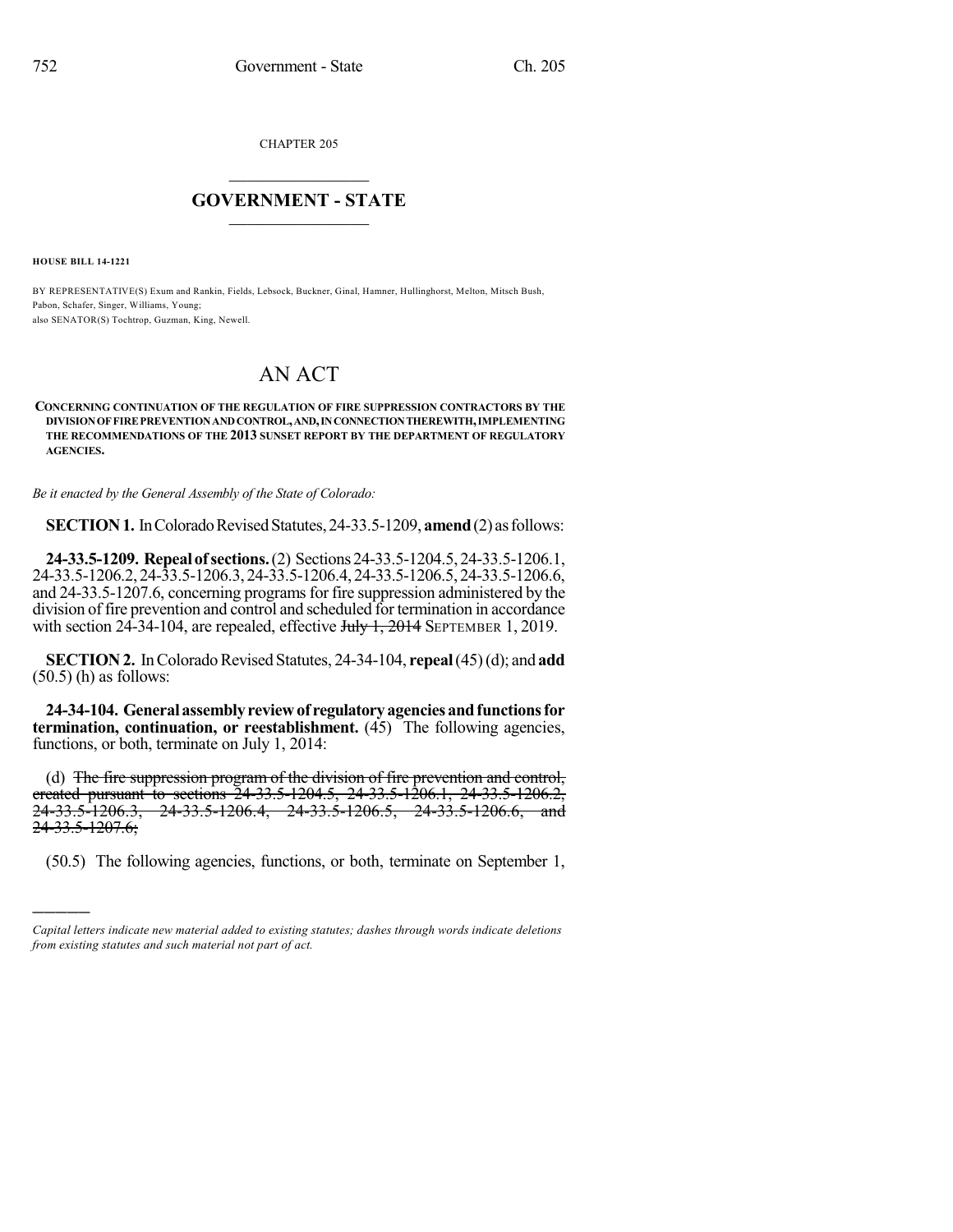2019:

(h) THE FIRE SUPPRESSION PROGRAM OF THE DIVISION OF FIRE PREVENTION AND CONTROL, CREATED PURSUANT TO SECTIONS 24-33.5-1204.5, 24-33.5-1206.1, 24-33.5-1206.2,24-33.5-1206.3,24-33.5-1206.4,24-33.5-1206.5,24-33.5-1206.6, AND 24-33.5-1207.6.

**SECTION 3.** In Colorado Revised Statutes, 24-33.5-1202, **add** (10.7) and (10.8) as follows:

24-33.5-1202. **Definitions.** As used in this part 12, unless the context otherwise requires:

(10.7) "RESIDENTIAL FIRE SUPPRESSION CONTRACTOR" MEANS A FIRE SUPPRESSION CONTRACTOR THAT, INDIVIDUALLY OR THROUGH OTHERS, OFFERS TO UNDERTAKE, REPRESENTS ITSELF AS BEING ABLE TO UNDERTAKE, OR DOES UNDERTAKE TO SELL, LAY OUT, FABRICATE, INSTALL, MODIFY, ALTER, REPAIR, MAINTAIN, OR PERFORM MAINTENANCE INSPECTIONS OF A RESIDENTIAL FIRE SUPPRESSION SYSTEM.

(10.8) "RESIDENTIAL FIRE SUPPRESSION SYSTEM" MEANS A FIRE SUPPRESSION SYSTEM DESIGNED FOR OR INSTALLED IN A ONE- OR TWO-FAMILY DWELLING OR TOWNHOUSE THAT IS NOT REGULATED BY THE COLORADO BOARD OF PLUMBERS.

**SECTION 4.** In Colorado Revised Statutes, 24-33.5-1204.5, **amend** (1) (d) as follows:

**24-33.5-1204.5. Powers and duties of administrator - rules.** (1) In addition to any other duties and powers granted by this section or sections 24-33.5-1206.2 and 24-33.5-1206.4, the administrator has the following duties and powers:

(d) (I) To maintain records of all applications, complaints, investigations, disciplinary or other actions, and registrants.

(II) THE ADMINISTRATOR SHALL KEEP RECORDS OF ALL FIRE SUPPRESSION SYSTEM WORKING PLANS AND HYDRAULIC CALCULATIONS, SEARCHABLE BY BOTH THE APPLICABLE FIRE SUPPRESSION CONTRACTOR AND THE SIGNING PROFESSIONAL ENGINEER OR ENGINEERING TECHNICIAN, FOR PROJECTS THAT THE ADMINISTRATOR OR ANY CERTIFIED LOCAL FIRE SUPPRESSION INSPECTOR, AS APPLICABLE,IDENTIFIES AS CONTAINING SIGNIFICANT OR REPEATED DESIGN OR INSTALLATION DEFICIENCIES PURSUANT TO SECTION 24-33.5-1206.2 (2) (b).

**SECTION 5.** In Colorado Revised Statutes, 24-33.5-1206.2, **amend** (1) introductory portion,  $(1)$  (c)  $(I)$ , and  $(2)$  as follows:

**24-33.5-1206.2. Job registration and plan review.** (1) Except for minor alterations, modifications, repairs, or maintenance work which THAT does not affect the integrity of the system, no installation, modification, alteration, or repair of a fire suppression system shall be started until:

(c) (I) The working plans and hydraulic calculations for the job have been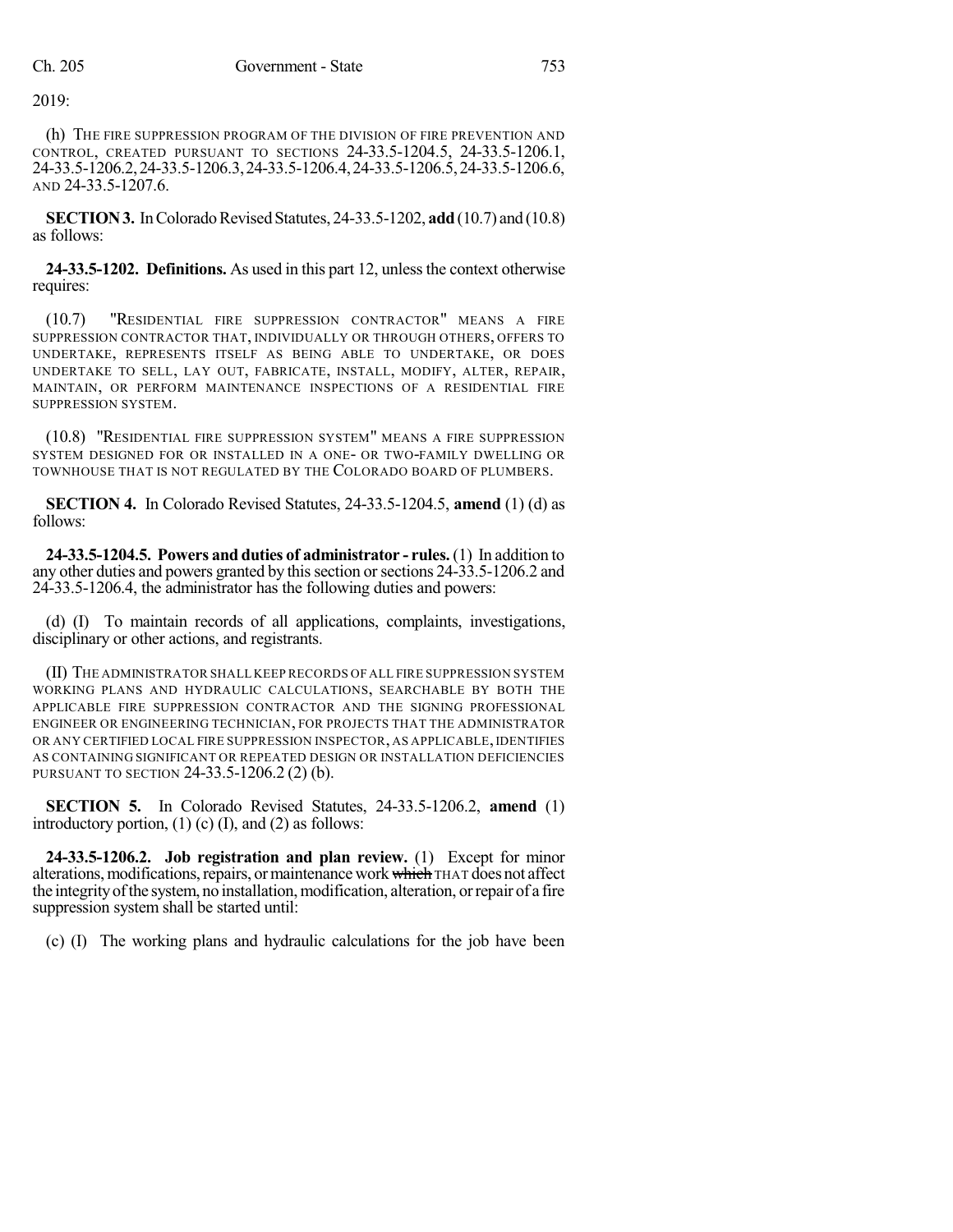reviewed and approved by the administrator OR A CERTIFIED LOCAL FIRE SUPPRESSION INSPECTOR IN COMPLIANCE WITH THE STANDARDS ESTABLISHED IN SUBPARAGRAPH (II) OF THIS PARAGRAPH (c).

 $(2)$ (a) Any working plans and hydraulic calculations submitted for review by the administrator shall OR BY A CERTIFIED LOCAL FIRE SUPPRESSION INSPECTOR PURSUANT TO SUBPARAGRAPH (II) OF PARAGRAPH (b) OF SUBSECTION (1) OF THIS SECTION MUST bear the signature and certification number of either a licensed professional engineer or a level three or higher engineering technician (fire suppression engineering technology - automatic sprinkler design or fire suppression engineering technology - special hazards system layout), whichever is relevant to the particular job or design, certified by the national institute for the certification of engineering technologists. Such licensed professional engineer or engineering technician shall certify that he or she has reviewed the plan and design and finds that it meets the applicable standards adopted by the administrator for fire safety, and that it is adequately designed to meet the system requirements.

(b) IF A CERTIFIED LOCAL FIRE SUPPRESSION INSPECTOR IDENTIFIES SIGNIFICANT OR REPEATED DESIGN OR INSTALLATION DEFICIENCIES WITH REGARD TO A FIRE SUPPRESSION SYSTEM, THE CERTIFIED LOCAL FIRE SUPPRESSION INSPECTOR SHALL NOTIFY THE ADMINISTRATOR OF THE DEFICIENCIES AND THE IDENTIFYING INFORMATION FOR THE APPLICABLE FIRE SUPPRESSION CONTRACTOR AND THE SIGNING PROFESSIONAL ENGINEER OR ENGINEERING TECHNICIAN.

**SECTION 6.** In Colorado Revised Statutes, 24-33.5-1206.1, **amend** (1), (4) introductory portion,  $(4)$   $(a)$ , and  $(4)$   $(c)$  as follows:

**24-33.5-1206.1. Registration required.** (1) No A person shall NOT act, assume to act, or advertise as a fire suppression contractor who UNLESS THE PERSON is not registered as a fire suppression contractor with the administrator. A PERSON SHALL NOT ACT, ASSUME TO ACT, OR ADVERTISE AS A RESIDENTIAL FIRE SUPPRESSION CONTRACTOR UNLESS THE PERSON IS REGISTERED AS EITHER A FIRE SUPPRESSION CONTRACTOR OR A RESIDENTIAL FIRE SUPPRESSION CONTRACTOR WITH THE ADMINISTRATOR.

(4) Every registered fire suppression contractor shall be responsible to assure that:

(a) A responsible person in the management or employment of the contractor is qualified in the layout, fabrication, installation, alteration, servicing, repair, and inspection of fire suppression systems; EXCEPT THAT, WITH REGARD TO RESIDENTIAL FIRE SUPPRESSION SYSTEMS ONLY, THE RESPONSIBLE PERSON NEED ONLY BE QUALIFIED IN THE LAYOUT, FABRICATION, INSTALLATION, ALTERATION, SERVICING, REPAIR, AND INSPECTION OF RESIDENTIAL FIRE SUPPRESSION SYSTEMS;

(c) Any layout, fabrication, installation, alteration, servicing, repair, or inspection offire suppression systemsis done according to applicable standards adopted bythe administrator by rule and regulation or PROMULGATED PURSUANT TO SECTION 24-33.5-1206.3 (1) AND applicable local codes and ordinances. In adopting standards pursuant to this paragraph (c), the administrator may consider the standards of the national fire protection association.